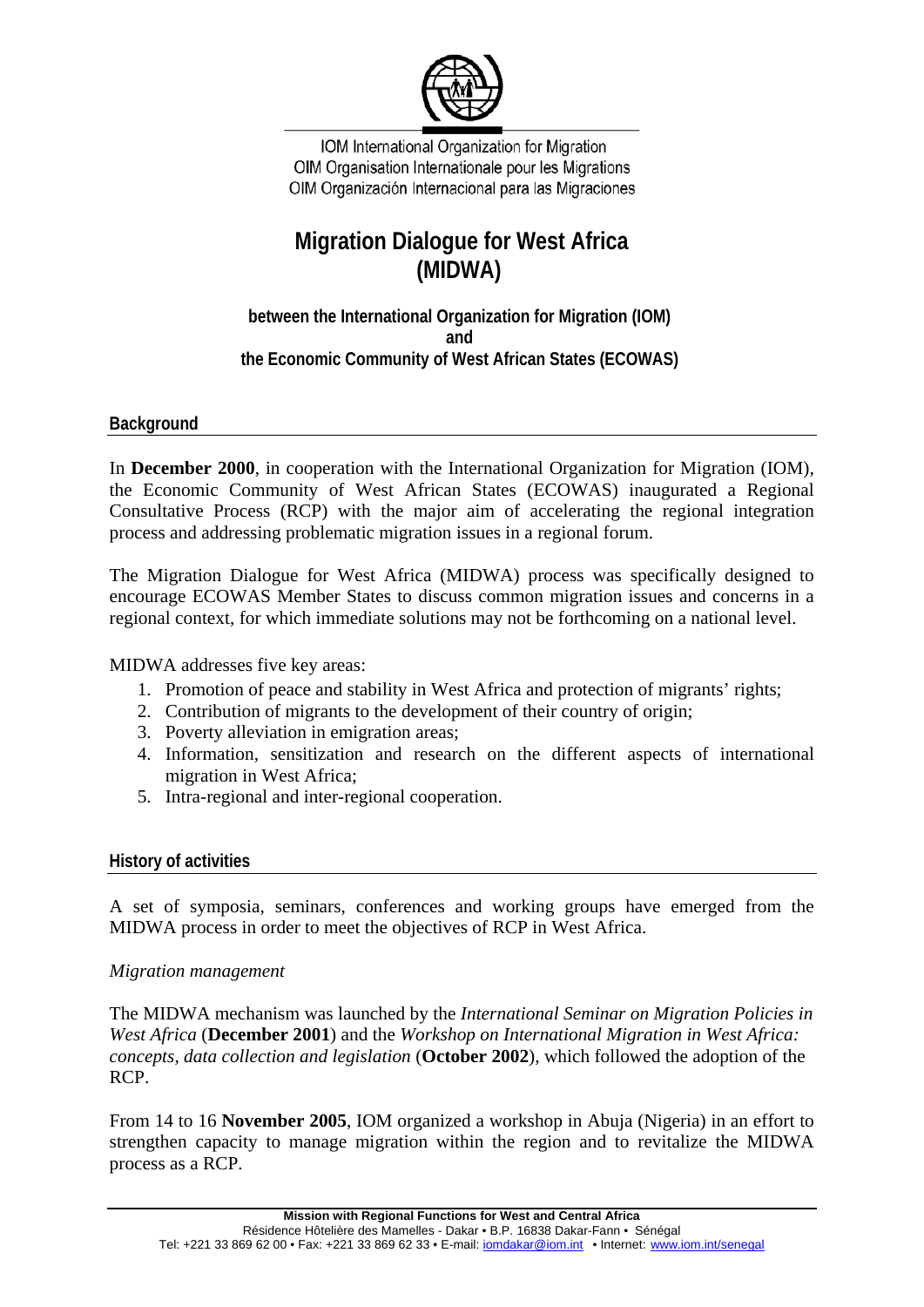Building on the recommendations of participating States, IOM, in partnership with ECOWAS, organized an expert level meeting in **May/June 2006** with technical representatives from various ministries concerned with migration on the following topics:

- a) irregular migration within and outside West Africa;
- b) return, readmission and reintegration of migrants.

In **February 2007**, IOM organized another MIDWA workshop, focusing on irregular and return migration, with the objective of strengthening the migration management capacities of West African States through continued dialogue and capacity building on migration among ECOWAS Member States. On this occasion, particular attention was dedicated to including the importance of raising public awareness on these issues, and obtaining a commitment to elaborating (common) consistent regional and national information tools/campaigns.

In **April** and **May 2007**, Experts meetings were organized in order to define a Common Approach on Migration, to be later presented to the ECOWAS Head of States in Ouagadougou (Burkina Faso) in January 2008. Main migratory trends and issues were discussed, in order to provide recommendations on the promotion of free movement within the ECOWAS zone; policy harmonization; the protection of the rights of migrants, asylum seekers and refugees; the management of regular migration, as well as the gender dimension of migration.

# *Trafficking in persons*

IOM seeks to support and strengthen ECOWAS initiatives against trafficking in persons, which take place in the framework of regional political and legal declarations launched by the December 2001 EOWAS Political Declaration and Regional Plan of Action against Trafficking in Persons. In July 2006, ECOWAS joined forces with the Economic Community of Central African States (ECCAS), to develop greater interregional cooperation and provide governments with tools to further address the issue of trafficking in persons. A joint plan of action and a multilateral agreement on cooperation were signed.

Within the MIDWA framework, IOM participates in the formulation of regional policies on counter trafficking through technical contributions to ECOWAS processes and initiatives, such as presentations at conferences and seminars. Specific support is extended to the TIP Unit **since 2008** for the preparation of an ECOWAS handbook on cooperation and networking in counter trafficking.

### *Migration and development*

In **August 2006**, a workshop on migration, development and poverty reduction was organized in Dakar for West and Central African countries, in response to capacity building needs in human resource development, while taking into consideration the importance of the UN High Level Dialogue on Migration and Development.

In **March 2008**, IOM organized a *Regional Workshop on Migration and Economic Development in Africa*, in close cooperation with the Trust Africa Foundation and IDEP, in order to continue the efforts undertaken in coordination with other regional processes in Africa.